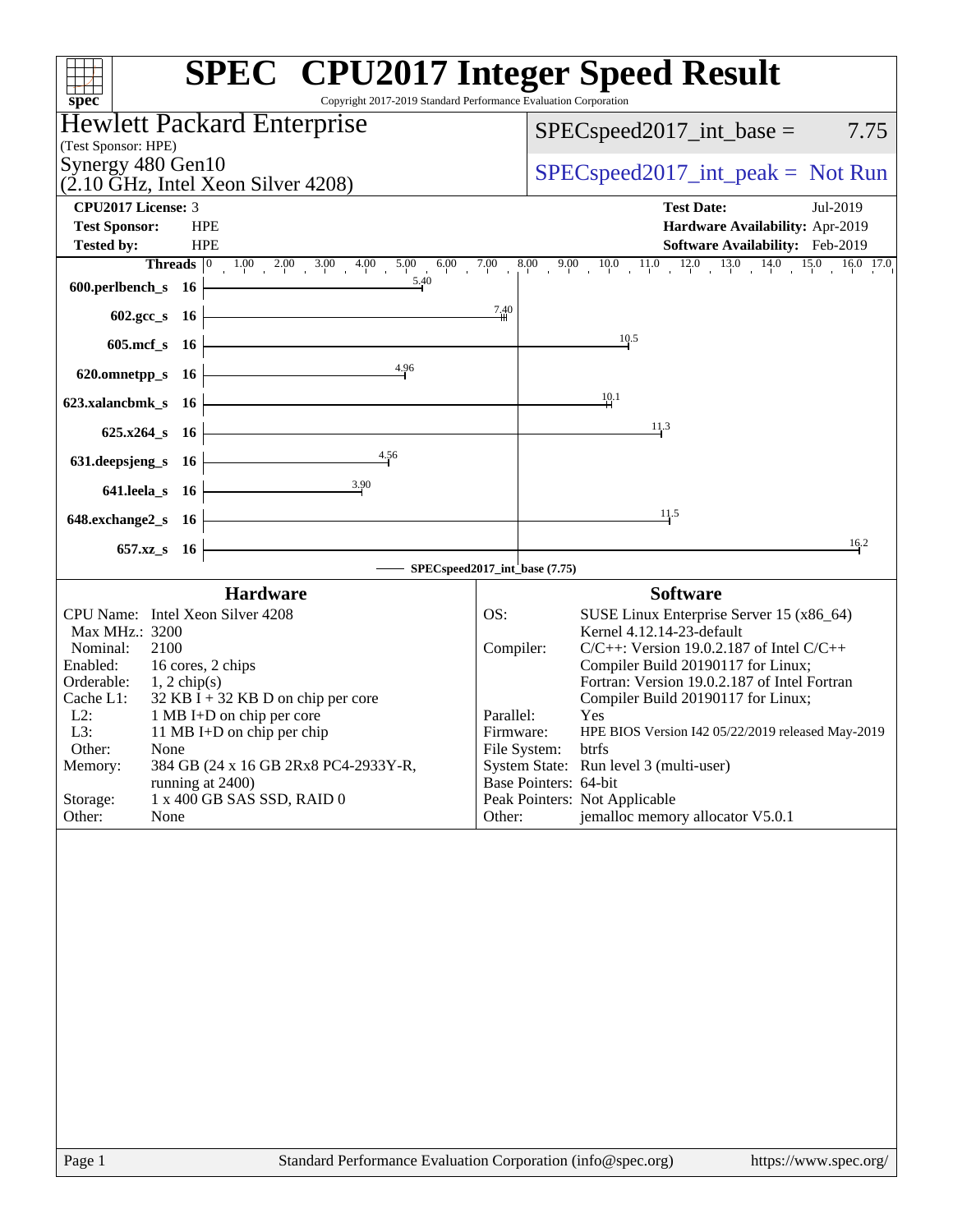

# **[SPEC CPU2017 Integer Speed Result](http://www.spec.org/auto/cpu2017/Docs/result-fields.html#SPECCPU2017IntegerSpeedResult)**

Copyright 2017-2019 Standard Performance Evaluation Corporation

### Hewlett Packard Enterprise

(Test Sponsor: HPE)

(2.10 GHz, Intel Xeon Silver 4208)

 $SPEC speed2017\_int\_base = 7.75$ 

## Synergy 480 Gen10  $SPEC speed2017\_int\_peak = Not Run$

**[CPU2017 License:](http://www.spec.org/auto/cpu2017/Docs/result-fields.html#CPU2017License)** 3 **[Test Date:](http://www.spec.org/auto/cpu2017/Docs/result-fields.html#TestDate)** Jul-2019 **[Test Sponsor:](http://www.spec.org/auto/cpu2017/Docs/result-fields.html#TestSponsor)** HPE **[Hardware Availability:](http://www.spec.org/auto/cpu2017/Docs/result-fields.html#HardwareAvailability)** Apr-2019 **[Tested by:](http://www.spec.org/auto/cpu2017/Docs/result-fields.html#Testedby)** HPE **[Software Availability:](http://www.spec.org/auto/cpu2017/Docs/result-fields.html#SoftwareAvailability)** Feb-2019

#### **[Results Table](http://www.spec.org/auto/cpu2017/Docs/result-fields.html#ResultsTable)**

|                                    |                |                |              | <b>Base</b>    |       |                |       |                |                |              | <b>Peak</b>    |              |                |              |
|------------------------------------|----------------|----------------|--------------|----------------|-------|----------------|-------|----------------|----------------|--------------|----------------|--------------|----------------|--------------|
| <b>Benchmark</b>                   | <b>Threads</b> | <b>Seconds</b> | <b>Ratio</b> | <b>Seconds</b> | Ratio | <b>Seconds</b> | Ratio | <b>Threads</b> | <b>Seconds</b> | <b>Ratio</b> | <b>Seconds</b> | <b>Ratio</b> | <b>Seconds</b> | <b>Ratio</b> |
| $600.$ perlbench_s                 | 16             | 330            | 5.39         | 329            | 5.40  | 328            | 5.41  |                |                |              |                |              |                |              |
| $602.\text{gcc}\_\text{s}$         | 16             | 538            | 7.40         | 543            | 7.34  | 533            | 7.47  |                |                |              |                |              |                |              |
| $605$ .mcf s                       | 16             | 450            | 10.5         | 450            | 10.5  | 451            | 10.5  |                |                |              |                |              |                |              |
| 620.omnetpp_s                      | 16             | 329            | 4.95         | 329            | 4.96  | 328            | 4.97  |                |                |              |                |              |                |              |
| 623.xalancbmk s                    | 16             | 141            | 10.1         | 142            | 9.95  | 141            | 10.1  |                |                |              |                |              |                |              |
| 625.x264 s                         | 16             | 156            | 11.3         | <u>156</u>     | 11.3  | 156            | 11.3  |                |                |              |                |              |                |              |
| 631.deepsjeng_s                    | 16             | 314            | 4.56         | 315            | 4.55  | 314            | 4.56  |                |                |              |                |              |                |              |
| 641.leela s                        | 16             | 437            | 3.90         | 438            | 3.90  | 437            | 3.90  |                |                |              |                |              |                |              |
| 648.exchange2_s                    | 16             | 256            | 11.5         | 256            | 11.5  | 256            | 11.5  |                |                |              |                |              |                |              |
| $657.xz$ s                         | 16             | 382            | 16.2         | 382            | 16.2  | 383            | 16.2  |                |                |              |                |              |                |              |
| $SPECspeed2017$ int base =<br>7.75 |                |                |              |                |       |                |       |                |                |              |                |              |                |              |

**[SPECspeed2017\\_int\\_peak =](http://www.spec.org/auto/cpu2017/Docs/result-fields.html#SPECspeed2017intpeak) Not Run**

Results appear in the [order in which they were run.](http://www.spec.org/auto/cpu2017/Docs/result-fields.html#RunOrder) Bold underlined text [indicates a median measurement.](http://www.spec.org/auto/cpu2017/Docs/result-fields.html#Median)

#### **[Operating System Notes](http://www.spec.org/auto/cpu2017/Docs/result-fields.html#OperatingSystemNotes)**

 Stack size set to unlimited using "ulimit -s unlimited" Transparent Huge Pages enabled by default Prior to runcpu invocation Filesystem page cache synced and cleared with: sync; echo 3 > /proc/sys/vm/drop\_caches

### **[General Notes](http://www.spec.org/auto/cpu2017/Docs/result-fields.html#GeneralNotes)**

Environment variables set by runcpu before the start of the run: KMP\_AFFINITY = "granularity=fine,compact" LD\_LIBRARY\_PATH = "/home/cpu2017\_u2/lib/ia32:/home/cpu2017\_u2/lib/intel64: /home/cpu2017\_u2/je5.0.1-32:/home/cpu2017\_u2/je5.0.1-64" OMP\_STACKSIZE = "192M" Binaries compiled on a system with 1x Intel Core i9-7900X CPU + 32GB RAM memory using Redhat Enterprise Linux 7.5 Transparent Huge Pages enabled by default Prior to runcpu invocation Filesystem page cache synced and cleared with: sync; echo 3> /proc/sys/vm/drop\_caches NA: The test sponsor attests, as of date of publication, that CVE-2017-5754 (Meltdown) is mitigated in the system as tested and documented. Yes: The test sponsor attests, as of date of publication, that CVE-2017-5753 (Spectre variant 1) is mitigated in the system as tested and documented. Yes: The test sponsor attests, as of date of publication, that CVE-2017-5715 (Spectre variant 2) is mitigated in the system as tested and documented. jemalloc, a general purpose malloc implementation built with the RedHat Enterprise 7.5, and the system compiler gcc 4.8.5 **(Continued on next page)**

| Page 2 | Standard Performance Evaluation Corporation (info@spec.org) | https://www.spec.org/ |
|--------|-------------------------------------------------------------|-----------------------|
|        |                                                             |                       |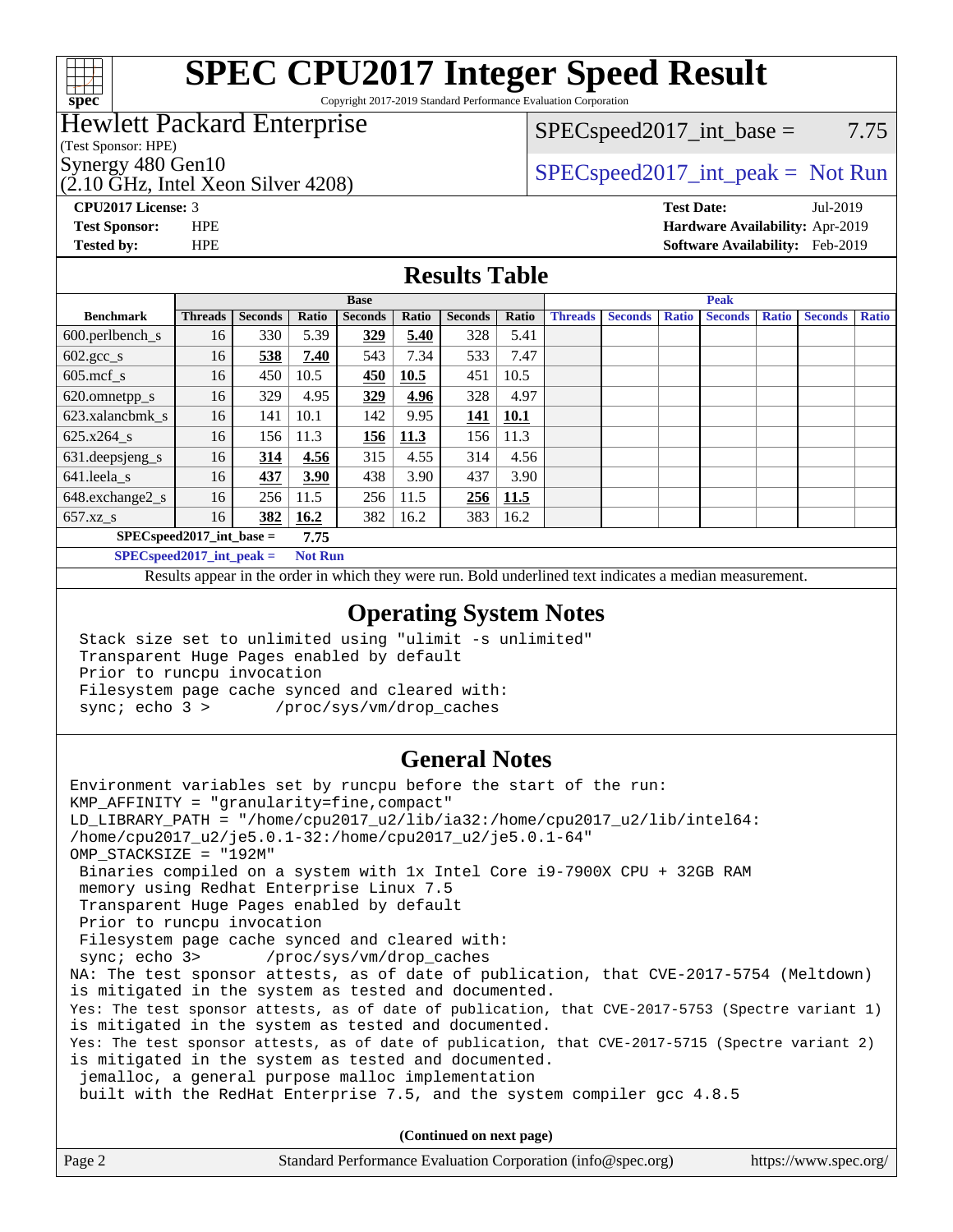### $+\ +$ **[spec](http://www.spec.org/)**

# **[SPEC CPU2017 Integer Speed Result](http://www.spec.org/auto/cpu2017/Docs/result-fields.html#SPECCPU2017IntegerSpeedResult)**

Copyright 2017-2019 Standard Performance Evaluation Corporation

## Hewlett Packard Enterprise

(2.10 GHz, Intel Xeon Silver 4208)

 $SPEC speed2017\_int\_base = 7.75$ 

(Test Sponsor: HPE)

Synergy 480 Gen10<br>  $SPEC speed2017\_int\_peak = Not Run$ 

**[CPU2017 License:](http://www.spec.org/auto/cpu2017/Docs/result-fields.html#CPU2017License)** 3 **[Test Date:](http://www.spec.org/auto/cpu2017/Docs/result-fields.html#TestDate)** Jul-2019 **[Test Sponsor:](http://www.spec.org/auto/cpu2017/Docs/result-fields.html#TestSponsor)** HPE **[Hardware Availability:](http://www.spec.org/auto/cpu2017/Docs/result-fields.html#HardwareAvailability)** Apr-2019 **[Tested by:](http://www.spec.org/auto/cpu2017/Docs/result-fields.html#Testedby)** HPE **[Software Availability:](http://www.spec.org/auto/cpu2017/Docs/result-fields.html#SoftwareAvailability)** Feb-2019

### **[General Notes \(Continued\)](http://www.spec.org/auto/cpu2017/Docs/result-fields.html#GeneralNotes)**

sources available from jemalloc.net or <https://github.com/jemalloc/jemalloc/releases>

### **[Platform Notes](http://www.spec.org/auto/cpu2017/Docs/result-fields.html#PlatformNotes)**

Page 3 Standard Performance Evaluation Corporation [\(info@spec.org\)](mailto:info@spec.org) <https://www.spec.org/> BIOS Configuration: Hyper-Threading set to Disabled Thermal Configuration set to Maximum Cooling Memory Patrol Scrubbing set to Disabled LLC Prefetch set to Enabled LLC Dead Line Allocation set to Disabled Enhanced Processor Performance set to Enabled Workload Profile set to General Peak Frequency Compute Minimum Processor Idle Power Core C-State set to C1E State Energy/Performance Bias set to Balanced Power Workload Profile set to Custom Numa Group Size Optimization set to Flat Sysinfo program /home/cpu2017\_u2/bin/sysinfo Rev: r5974 of 2018-05-19 9bcde8f2999c33d61f64985e45859ea9 running on sy480g10-2 Thu Jul 11 12:25:18 2019 SUT (System Under Test) info as seen by some common utilities. For more information on this section, see <https://www.spec.org/cpu2017/Docs/config.html#sysinfo> From /proc/cpuinfo model name : Intel(R) Xeon(R) Silver 4208 CPU @ 2.10GHz 2 "physical id"s (chips) 16 "processors" cores, siblings (Caution: counting these is hw and system dependent. The following excerpts from /proc/cpuinfo might not be reliable. Use with caution.) cpu cores : 8 siblings : 8 physical 0: cores 0 1 2 3 4 5 6 7 physical 1: cores 0 1 2 3 4 5 6 7 From lscpu: Architecture: x86\_64 CPU op-mode(s): 32-bit, 64-bit Byte Order: Little Endian CPU(s): 16 On-line CPU(s) list: 0-15 Thread(s) per core: 1 Core(s) per socket: 8 Socket(s): 2 NUMA node(s): 2 Vendor ID: GenuineIntel **(Continued on next page)**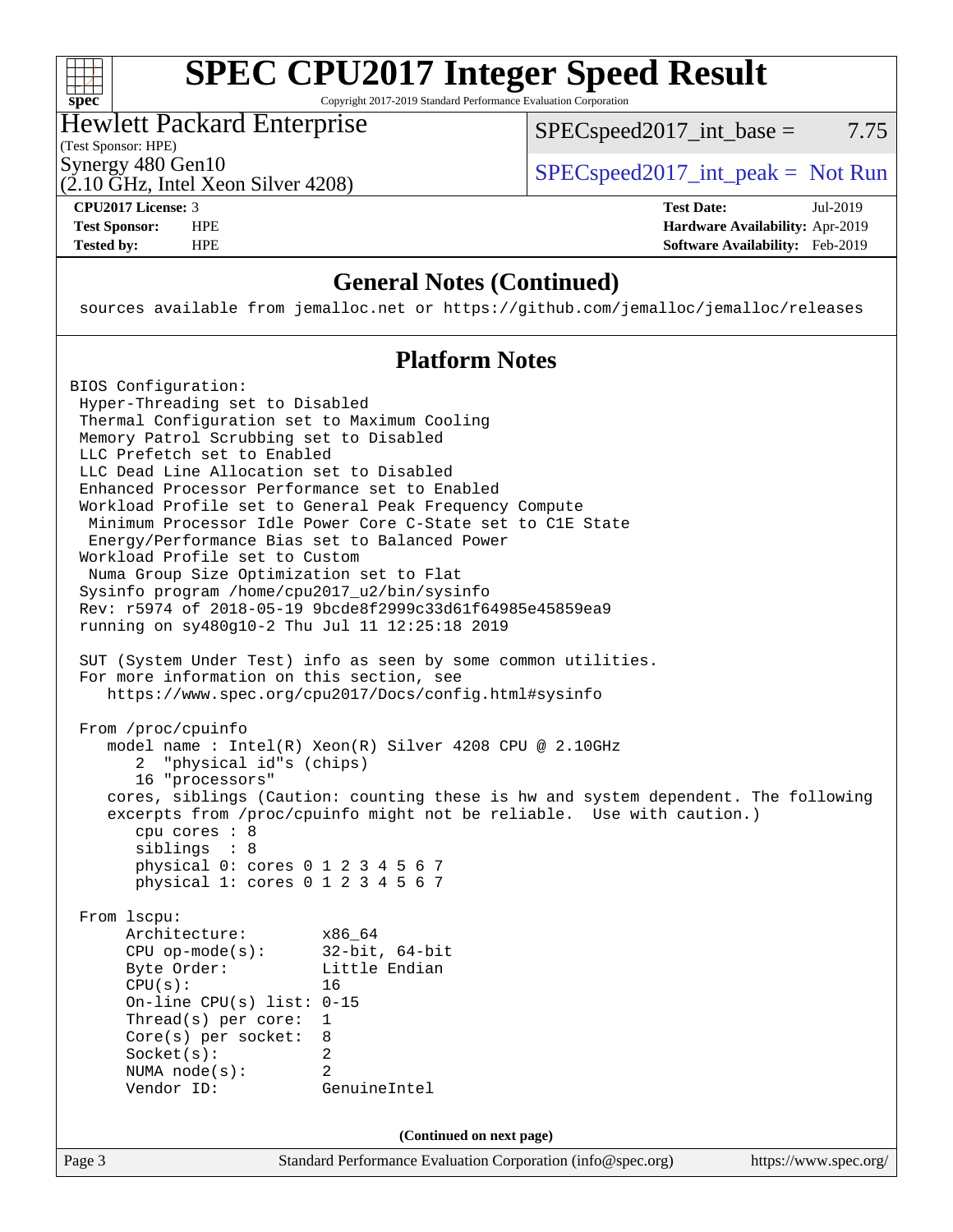### **[spec](http://www.spec.org/)**

# **[SPEC CPU2017 Integer Speed Result](http://www.spec.org/auto/cpu2017/Docs/result-fields.html#SPECCPU2017IntegerSpeedResult)**

Copyright 2017-2019 Standard Performance Evaluation Corporation

## Hewlett Packard Enterprise

 $SPECspeed2017\_int\_base = 7.75$ 

(Test Sponsor: HPE)  $(2.10 \text{ GHz}, \text{Intel Xeon Silver } 4208)$ 

Synergy 480 Gen10<br>  $SPEC speed2017\_int\_peak = Not Run$ 

**[CPU2017 License:](http://www.spec.org/auto/cpu2017/Docs/result-fields.html#CPU2017License)** 3 **[Test Date:](http://www.spec.org/auto/cpu2017/Docs/result-fields.html#TestDate)** Jul-2019 **[Test Sponsor:](http://www.spec.org/auto/cpu2017/Docs/result-fields.html#TestSponsor)** HPE **[Hardware Availability:](http://www.spec.org/auto/cpu2017/Docs/result-fields.html#HardwareAvailability)** Apr-2019 **[Tested by:](http://www.spec.org/auto/cpu2017/Docs/result-fields.html#Testedby)** HPE **[Software Availability:](http://www.spec.org/auto/cpu2017/Docs/result-fields.html#SoftwareAvailability)** Feb-2019

#### **[Platform Notes \(Continued\)](http://www.spec.org/auto/cpu2017/Docs/result-fields.html#PlatformNotes)**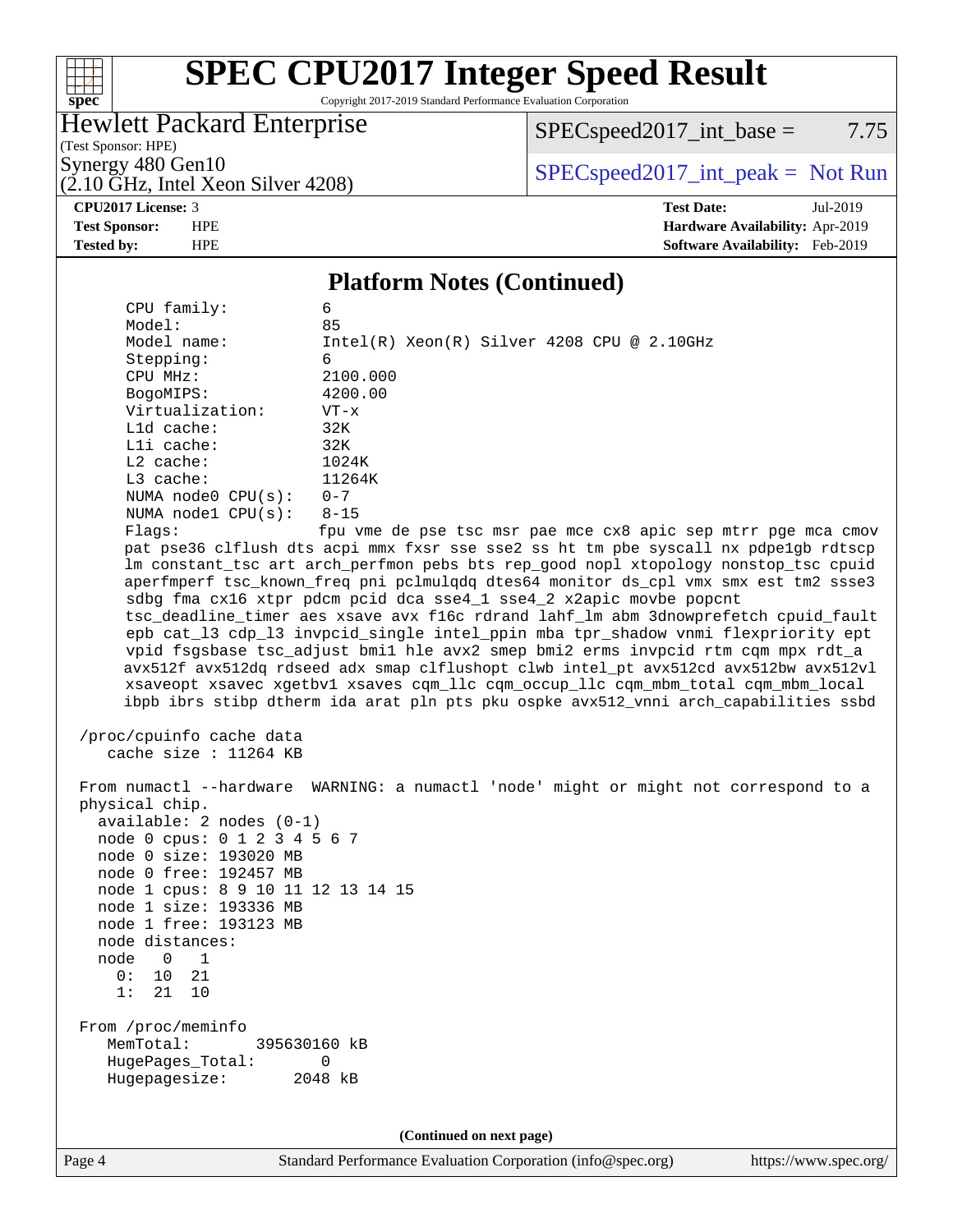### **[spec](http://www.spec.org/)**

# **[SPEC CPU2017 Integer Speed Result](http://www.spec.org/auto/cpu2017/Docs/result-fields.html#SPECCPU2017IntegerSpeedResult)**

Copyright 2017-2019 Standard Performance Evaluation Corporation

# Hewlett Packard Enterprise

 $SPEC speed2017\_int\_base = 7.75$ 

# (Test Sponsor: HPE)

 $(2.10 \text{ GHz}, \text{Intel Xeon Silver } 4208)$ 

# Synergy 480 Gen10<br>  $SPEC speed2017\_int\_peak = Not Run$ <br>  $SPEC speed2017\_int\_peak = Not Run$

**[CPU2017 License:](http://www.spec.org/auto/cpu2017/Docs/result-fields.html#CPU2017License)** 3 **[Test Date:](http://www.spec.org/auto/cpu2017/Docs/result-fields.html#TestDate)** Jul-2019 **[Test Sponsor:](http://www.spec.org/auto/cpu2017/Docs/result-fields.html#TestSponsor)** HPE **[Hardware Availability:](http://www.spec.org/auto/cpu2017/Docs/result-fields.html#HardwareAvailability)** Apr-2019 **[Tested by:](http://www.spec.org/auto/cpu2017/Docs/result-fields.html#Testedby)** HPE **[Software Availability:](http://www.spec.org/auto/cpu2017/Docs/result-fields.html#SoftwareAvailability)** Feb-2019

#### **[Platform Notes \(Continued\)](http://www.spec.org/auto/cpu2017/Docs/result-fields.html#PlatformNotes)**

| From /etc/*release* /etc/*version*<br>os-release:<br>NAME="SLES"<br>VERSION="15"<br>VERSION_ID="15"<br>PRETTY_NAME="SUSE Linux Enterprise Server 15"<br>ID="sles"<br>ID LIKE="suse"<br>$ANSI\_COLOR = "0; 32"$<br>CPE_NAME="cpe:/o:suse:sles:15"                                                                                                                                     |
|--------------------------------------------------------------------------------------------------------------------------------------------------------------------------------------------------------------------------------------------------------------------------------------------------------------------------------------------------------------------------------------|
| uname $-a$ :<br>Linux sy480g10-2 4.12.14-23-default #1 SMP Tue May 29 21:04:44 UTC 2018 (cd0437b)<br>x86_64 x86_64 x86_64 GNU/Linux                                                                                                                                                                                                                                                  |
| Kernel self-reported vulnerability status:                                                                                                                                                                                                                                                                                                                                           |
| CVE-2017-5754 (Meltdown):<br>Not affected<br>CVE-2017-5753 (Spectre variant 1): Mitigation: __user pointer sanitization<br>CVE-2017-5715 (Spectre variant 2): Mitigation: Indirect Branch Restricted Speculation,<br>IBPB, IBRS_FW                                                                                                                                                   |
| run-level 3 Jul 11 12:22                                                                                                                                                                                                                                                                                                                                                             |
| SPEC is set to: /home/cpu2017_u2<br>Type Size Used Avail Use% Mounted on<br>Filesystem<br>btrfs 371G 94G 277G 26% / home<br>/dev/sdb2                                                                                                                                                                                                                                                |
| Additional information from dmidecode follows. WARNING: Use caution when you interpret<br>this section. The 'dmidecode' program reads system data which is "intended to allow<br>hardware to be accurately determined", but the intent may not be met, as there are<br>frequent changes to hardware, firmware, and the "DMTF SMBIOS" standard.<br>BIOS HPE 142 05/22/2019<br>Memory: |
| 24x UNKNOWN NOT AVAILABLE 16 GB 2 rank 2933, configured at 2400                                                                                                                                                                                                                                                                                                                      |
| (End of data from sysinfo program)                                                                                                                                                                                                                                                                                                                                                   |
| <b>Compiler Version Notes</b>                                                                                                                                                                                                                                                                                                                                                        |
| 600.perlbench_s(base) 602.gcc_s(base) 605.mcf_s(base) 625.x264_s(base)<br>CC.<br>$657.xx$ s(base)                                                                                                                                                                                                                                                                                    |
| Intel(R) C Intel(R) 64 Compiler for applications running on Intel(R) 64,<br>Version 19.0.2.187 Build 20190117                                                                                                                                                                                                                                                                        |
| (Continued on next page)                                                                                                                                                                                                                                                                                                                                                             |

Page 5 Standard Performance Evaluation Corporation [\(info@spec.org\)](mailto:info@spec.org) <https://www.spec.org/>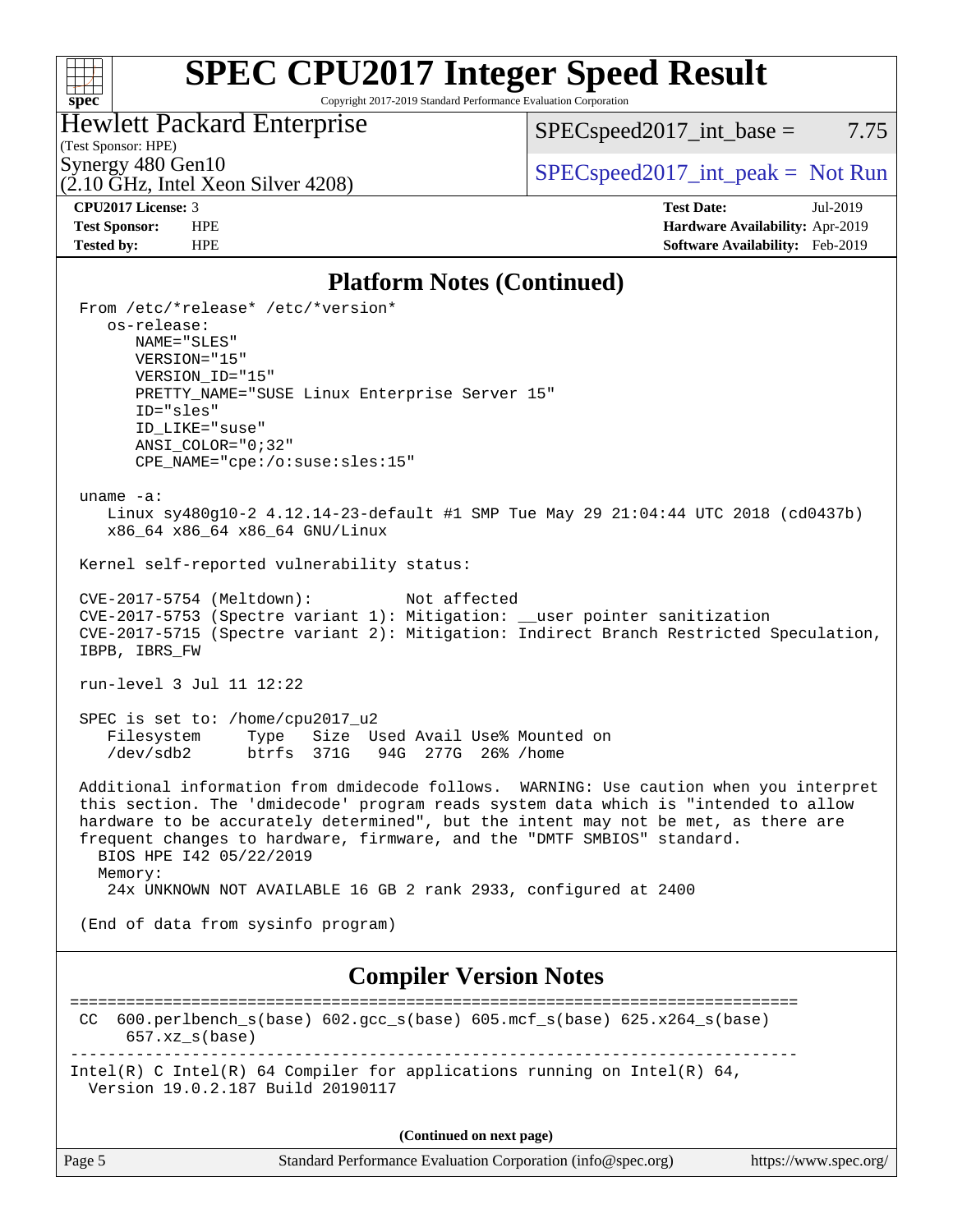| S | U | e | Ľ |  |
|---|---|---|---|--|

# **[SPEC CPU2017 Integer Speed Result](http://www.spec.org/auto/cpu2017/Docs/result-fields.html#SPECCPU2017IntegerSpeedResult)**

Copyright 2017-2019 Standard Performance Evaluation Corporation

#### Hewlett Packard Enterprise

 $SPEC speed2017\_int\_base = 7.75$ 

(Test Sponsor: HPE)

Synergy 480 Gen10  $SPEC speed2017\_int\_peak = Not Run$ 

# (2.10 GHz, Intel Xeon Silver 4208)

**[CPU2017 License:](http://www.spec.org/auto/cpu2017/Docs/result-fields.html#CPU2017License)** 3 **[Test Date:](http://www.spec.org/auto/cpu2017/Docs/result-fields.html#TestDate)** Jul-2019 **[Test Sponsor:](http://www.spec.org/auto/cpu2017/Docs/result-fields.html#TestSponsor)** HPE **[Hardware Availability:](http://www.spec.org/auto/cpu2017/Docs/result-fields.html#HardwareAvailability)** Apr-2019 **[Tested by:](http://www.spec.org/auto/cpu2017/Docs/result-fields.html#Testedby)** HPE **[Software Availability:](http://www.spec.org/auto/cpu2017/Docs/result-fields.html#SoftwareAvailability)** Feb-2019

#### **[Compiler Version Notes \(Continued\)](http://www.spec.org/auto/cpu2017/Docs/result-fields.html#CompilerVersionNotes)**

| Copyright (C) 1985-2019 Intel Corporation. All rights reserved.<br>____________________________________                                                                                |
|----------------------------------------------------------------------------------------------------------------------------------------------------------------------------------------|
| CXXC $620.\text{omnetps}$ (base) $623.\text{xalancbmk_s}$ (base) $631.\text{deepsjeng_s}$ (base)<br>$641.$ leela $s$ (base)                                                            |
| Intel(R) $C++$ Intel(R) 64 Compiler for applications running on Intel(R) 64,<br>Version 19.0.2.187 Build 20190117<br>Copyright (C) 1985-2019 Intel Corporation. All rights reserved.   |
| $FC$ 648. exchange $2$ <sub>S</sub> (base)                                                                                                                                             |
| Intel(R) Fortran Intel(R) 64 Compiler for applications running on Intel(R)<br>64, Version 19.0.2.187 Build 20190117<br>Copyright (C) 1985-2019 Intel Corporation. All rights reserved. |

# **[Base Compiler Invocation](http://www.spec.org/auto/cpu2017/Docs/result-fields.html#BaseCompilerInvocation)**

[C benchmarks](http://www.spec.org/auto/cpu2017/Docs/result-fields.html#Cbenchmarks): [icc -m64 -std=c11](http://www.spec.org/cpu2017/results/res2019q3/cpu2017-20190723-16384.flags.html#user_CCbase_intel_icc_64bit_c11_33ee0cdaae7deeeab2a9725423ba97205ce30f63b9926c2519791662299b76a0318f32ddfffdc46587804de3178b4f9328c46fa7c2b0cd779d7a61945c91cd35)

[C++ benchmarks:](http://www.spec.org/auto/cpu2017/Docs/result-fields.html#CXXbenchmarks) [icpc -m64](http://www.spec.org/cpu2017/results/res2019q3/cpu2017-20190723-16384.flags.html#user_CXXbase_intel_icpc_64bit_4ecb2543ae3f1412ef961e0650ca070fec7b7afdcd6ed48761b84423119d1bf6bdf5cad15b44d48e7256388bc77273b966e5eb805aefd121eb22e9299b2ec9d9)

[Fortran benchmarks](http://www.spec.org/auto/cpu2017/Docs/result-fields.html#Fortranbenchmarks): [ifort -m64](http://www.spec.org/cpu2017/results/res2019q3/cpu2017-20190723-16384.flags.html#user_FCbase_intel_ifort_64bit_24f2bb282fbaeffd6157abe4f878425411749daecae9a33200eee2bee2fe76f3b89351d69a8130dd5949958ce389cf37ff59a95e7a40d588e8d3a57e0c3fd751)

# **[Base Portability Flags](http://www.spec.org/auto/cpu2017/Docs/result-fields.html#BasePortabilityFlags)**

 600.perlbench\_s: [-DSPEC\\_LP64](http://www.spec.org/cpu2017/results/res2019q3/cpu2017-20190723-16384.flags.html#b600.perlbench_s_basePORTABILITY_DSPEC_LP64) [-DSPEC\\_LINUX\\_X64](http://www.spec.org/cpu2017/results/res2019q3/cpu2017-20190723-16384.flags.html#b600.perlbench_s_baseCPORTABILITY_DSPEC_LINUX_X64) 602.gcc\_s: [-DSPEC\\_LP64](http://www.spec.org/cpu2017/results/res2019q3/cpu2017-20190723-16384.flags.html#suite_basePORTABILITY602_gcc_s_DSPEC_LP64) 605.mcf\_s: [-DSPEC\\_LP64](http://www.spec.org/cpu2017/results/res2019q3/cpu2017-20190723-16384.flags.html#suite_basePORTABILITY605_mcf_s_DSPEC_LP64) 620.omnetpp\_s: [-DSPEC\\_LP64](http://www.spec.org/cpu2017/results/res2019q3/cpu2017-20190723-16384.flags.html#suite_basePORTABILITY620_omnetpp_s_DSPEC_LP64) 623.xalancbmk\_s: [-DSPEC\\_LP64](http://www.spec.org/cpu2017/results/res2019q3/cpu2017-20190723-16384.flags.html#suite_basePORTABILITY623_xalancbmk_s_DSPEC_LP64) [-DSPEC\\_LINUX](http://www.spec.org/cpu2017/results/res2019q3/cpu2017-20190723-16384.flags.html#b623.xalancbmk_s_baseCXXPORTABILITY_DSPEC_LINUX) 625.x264\_s: [-DSPEC\\_LP64](http://www.spec.org/cpu2017/results/res2019q3/cpu2017-20190723-16384.flags.html#suite_basePORTABILITY625_x264_s_DSPEC_LP64) 631.deepsjeng\_s: [-DSPEC\\_LP64](http://www.spec.org/cpu2017/results/res2019q3/cpu2017-20190723-16384.flags.html#suite_basePORTABILITY631_deepsjeng_s_DSPEC_LP64) 641.leela\_s: [-DSPEC\\_LP64](http://www.spec.org/cpu2017/results/res2019q3/cpu2017-20190723-16384.flags.html#suite_basePORTABILITY641_leela_s_DSPEC_LP64) 648.exchange2\_s: [-DSPEC\\_LP64](http://www.spec.org/cpu2017/results/res2019q3/cpu2017-20190723-16384.flags.html#suite_basePORTABILITY648_exchange2_s_DSPEC_LP64) 657.xz\_s: [-DSPEC\\_LP64](http://www.spec.org/cpu2017/results/res2019q3/cpu2017-20190723-16384.flags.html#suite_basePORTABILITY657_xz_s_DSPEC_LP64)